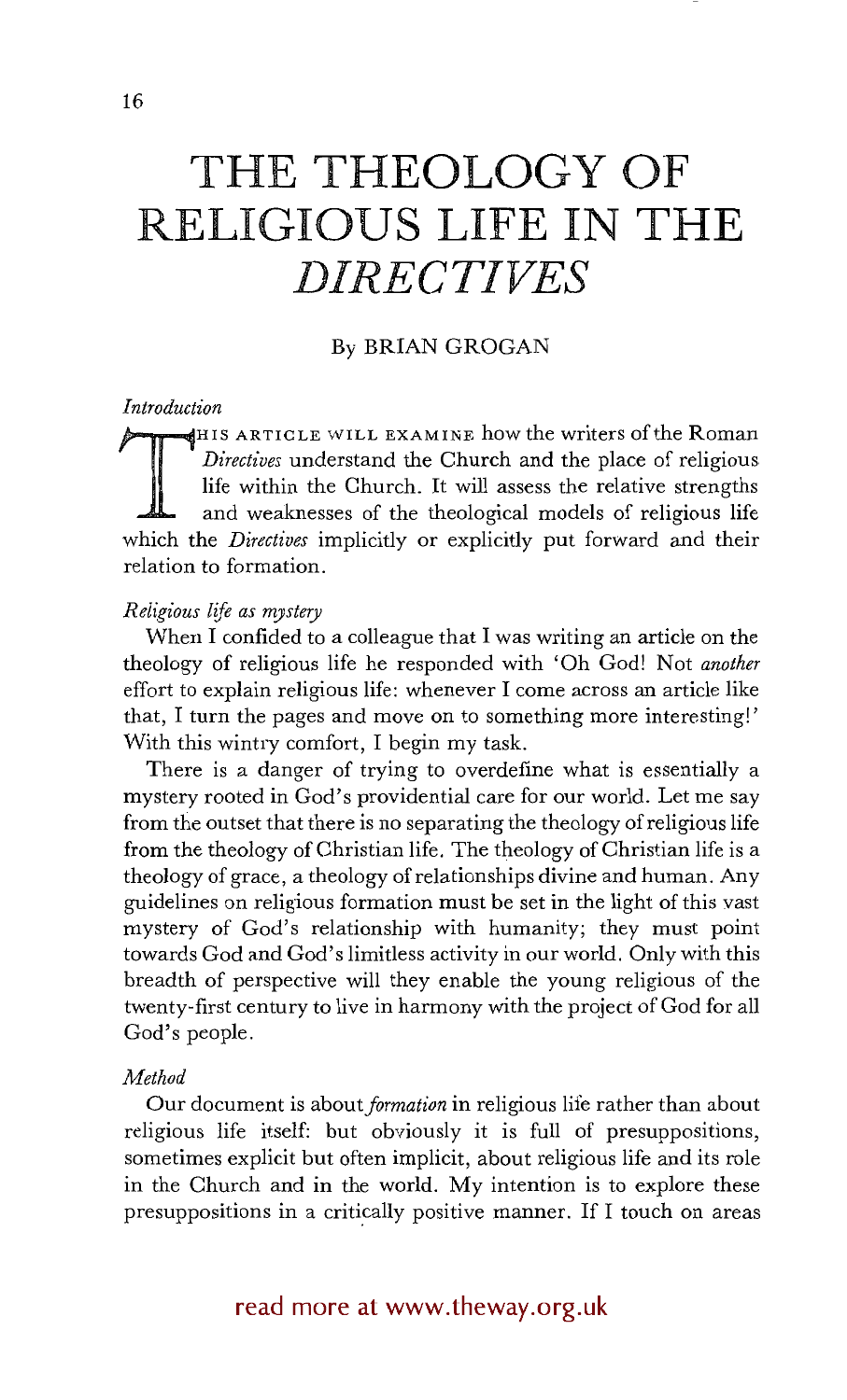dealt with in other articles in this issue, it is because religious life and its theology do not exist on their own, but only in persons who have taken vows, who live in community, and who have a mission according to the charism of their Institute.

My way of proceeding will be to note briefly what the *Directives* say about various issues on the understanding that readers are familiar with the overall content of the document. I will then comment on these issues in the hope of illuminating them further. The purpose of the exercise is not to depreciate the *Directives* but to respond to them in order that formation personnel may be helped to understand the parameters of religious life more fully and to integrate these into their formation work. I would note that the opening tapestry of quotations from earlier documents on religious life creates its own difficulty: while the authors have worked hard to link fresh thinking with the understanding and tradition of the past, this leads to definite limitations: one senses the presence of old wineskins which cannot accommodate the new wine.

# *God's plan for our world*

The *Directives* fail to situate religious life explicitly within the context of the plans of God for our world and, in my view, they thus begin with too narrow a perspective. In [25], however, religious are called 'to be an ecclesial community in the Church and in the world, witnesses and architects of the plan for communion which is the crowning point of human history in God's design'.

Since the context within which religious life is to be understood is a cosmic one it is important to elaborate this statement even briefly here, because unless those in formation are presented with a vision so captivating as to evoke a total personal response, the erosion of confidence and commitment which marks much of religious life at present will continue. What evoked such a limitless response in the heart of Jesus was his appreciation of the primary importance of 'the Father's business'. This cannot be taken for granted in his followers; but without this eschatological vision, religious life, which is oriented towards the *eschaton,* must falter. In the *Directives* the emphasis on the eschatological is weak, as is the notion of religious life as an eschatological sign.

What the Father intends is to bring about a community of total love, in which all persons, both divine and human, are fully open to one another. The work of Jesus was to found this eschatological community of love; the role of the Church is to carry it forward; the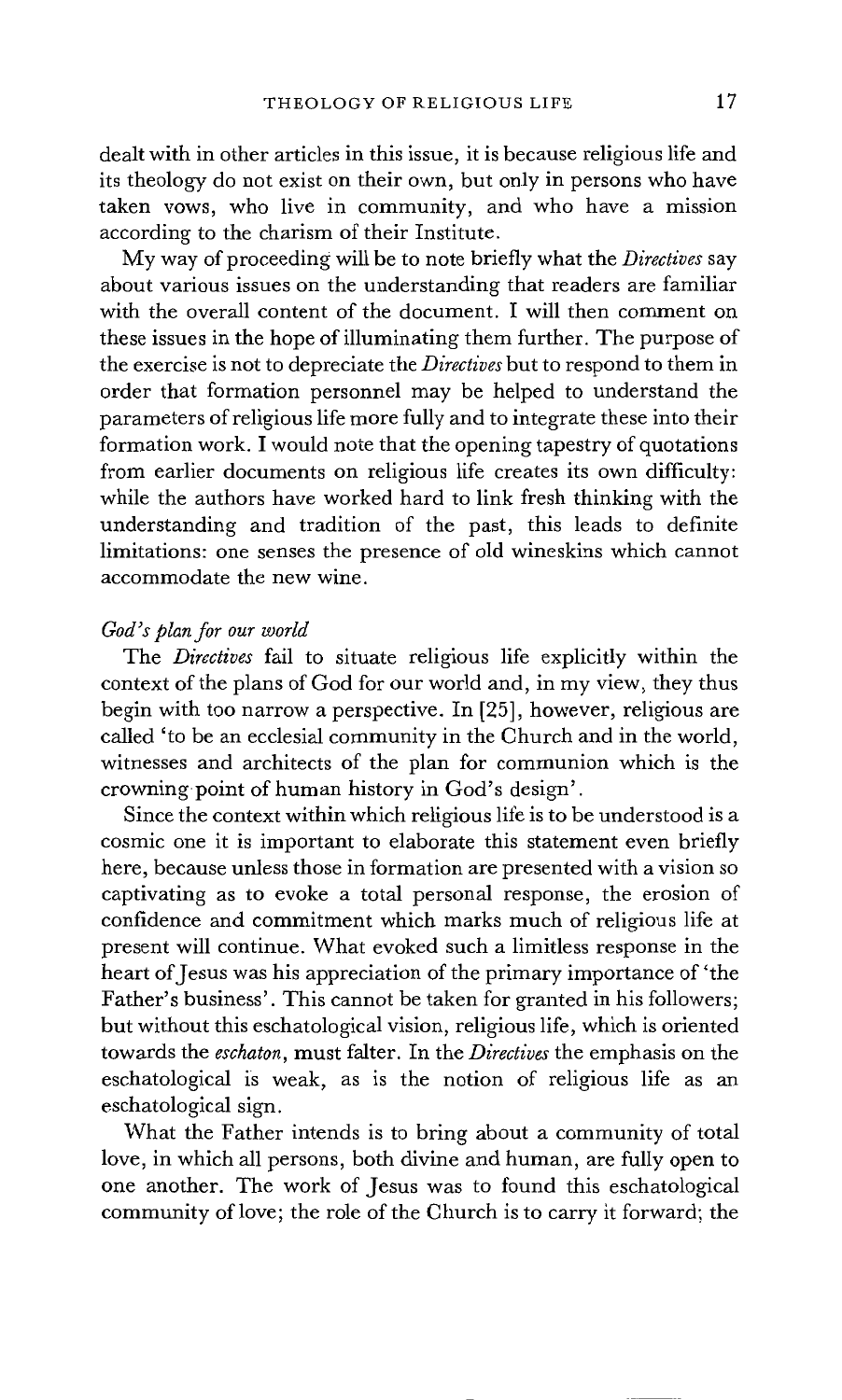Parousia will complete it, It is succinctly outlined in the Preface of the feast of Christ the King;

As King he claims dominion over all creation, that he may present to you, his almighty Father, an eternal and universal Kingdom: a kingdom of truth and life, a kingdom of holiness and grace, a kingdom of justice, love, and peace.

Since love will be the defining quality of this all-embracing community, religious life must play its part in the service of this love: whatever forms it may take over the centuries, its goal must be to foster graced relationships among people. Within this perspective, religious formation is formation in love.

The paradigm of these relationships is the Trinity, in which the members exist in their relationships to one another and not otherwise. The implication of a graced interplay is central here: the persons enrich one another. This dimension is sadly missing from the *Directives.* Not only have religious the task of helping to sanctify the world, but they must surely be open to being sanctified by others, whether lay people, diocesan priests, the poor and oppressed, etc. Witness is not a one-way traffic from religious to the laity. There is an ongoing mutual influence: family, friends, work companions and many others contribute to the formation of religious and witness to gospel values.

# *How the document understands the Church*

Firstly a word on models: they have value in helping us to grapple with reality and to communicate with others. Models are descriptions; they are always operative, and some are more helpful than others. A dictionary definition would state that a model is a small imitation of the real thing. All models then are inadequate, but in situations of tension and controversy the exploring of the model operative in another's mind can bring about an expansion of thinking and a new sensitivity to aspects of the reality which one had neglected. Jesus used models in speaking of the Kingdom of heaven but he did not limit himself to any one of them. In treating of the Church and of religious life we will do well to follow his example because we are dealing with a mystery which eludes definition.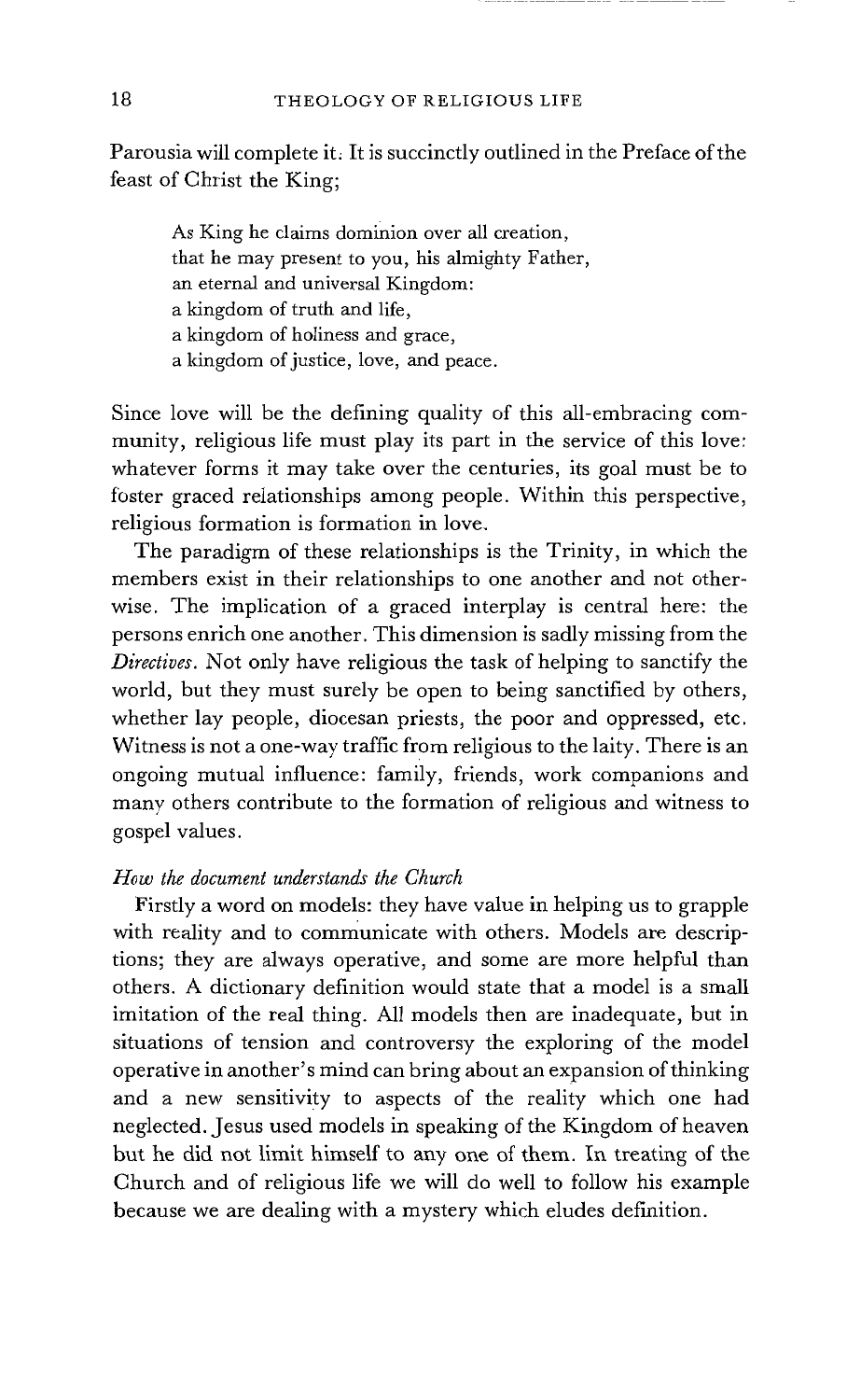#### *A communion*

The Church is spoken of as a universal communion in charity, whose source is the communion of the Trinity [23,24]. The word 'communion' recurs twelve times between [23] and [25]. This concept of communion was elaborated in the 1985 synod of bishops; the document on the laity which followed the synod of 1987 makes full use of it. In this latter document reality of the Church as a communion with its inseparable dimensions of the communion of each Christian with Christ and of all Christians with one another provides a breadth of perspective and a sense of complementarity which is sadly missing in the *Directives.* Ecclesial communion 'is organic, in a manner analogous to that of a living and functioning body'. It is characterized by

a diversity and a complementarity of vocations and states in life, of ministries, of charisms and responsibilities. Because of this diversity and complementarity every member of the lay faithful is seen in relation to the whole body and offers a totally unique contribution on behalf of the whole body.

# No lay person

can ever remain in isolation from the community, but must live in a continual interaction with others, with a lively sense of fellowship, rejoicing in an equal dignity and common commitment to bring to fruition the immense treasure that each has inherited. . . . What distinguishes persons is not an increase in dignity, but a special and complementary capacity for service.

This is an excellent outline of the reality of the Church and it is a pity that the authors of the *Directives* did not elaborate something similar in order to situate religious life more organically within the context of the Church.

### *A people on a journey*

A number of characteristics are elaborated of this 'people on a journey' [24]. They are helpful and stress the historical dimensions of the Church; they give a sense of dynamism and movement which is a welcome change from the 'solid state' model of the Church. A remarkable little paragraph further on follows up this model of a moving and changing people.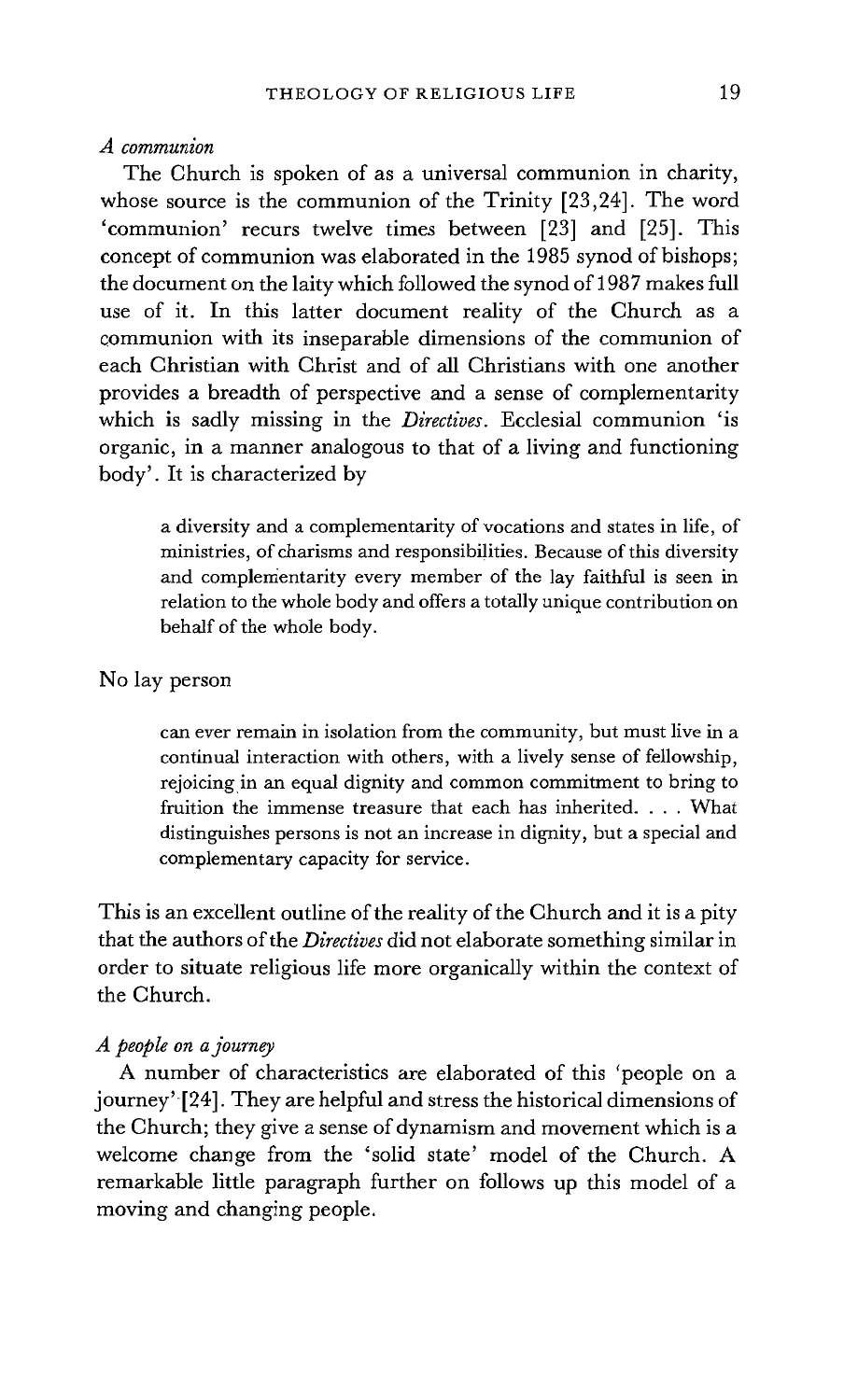'To follow Christ' means that one is always on the road, that one is on one's guard against sclerosis and ossification, in order to be able to give a living and true witness to the Kingdom of God in this world. [67]

At the end of [24] we read that this people on a journey is 'finally, a missionary people, which is not satisfied with seeing the Church remain a little flock but is ever seeking to have the gospel announced to every human being'. Surely mission should come first rather than last, for the Church is missionary in its very constitution. What the document lacks is an all-embracing perspective of the missionary challenge to the Church in the contemporary world, an omission which gives a sense of flatness to the *Directives* as a whole: mission defines apostolic religious: they are persons *sent* because God has a task in mind for them. It is mission which gives that sense of identity which the *Directives* set out to offer, so it needs much greater stress than is given it here.

Another lacuna is any reference here to the fact that the Church is the Church of the poor and the oppressed: the preferential option for the poor would need to be emphasized if the *Directives* are to be fully faithful to the Church's social teaching. Again an opportunity to elaborate the magnificence of the challenge which the world offers to its young religious goes a-begging. What stirs the hearts of the young is to hear the call of Christ dying and rising in the anguish and aspirations of the men and women of our times. The opening statement of *Gaudium et spes* speaks to them deeply:

The joys and the hopes, the griefs' and the anxieties of the people of this age, especially those who are poor or in any way afflicted, these too are the joys and hopes, the griefs and anxieties of the followers of Christ: indeed nothing genuinely human fails to raise an echo in their hearts.

The Church is referred to in various sections as the People of God: this is good despite recent criticism of the term because of its political flavour. The value of the term is that it infers equality among all the members of the Church.

#### *Religious life within the Church*

The place of religious life within the Church is explored throughout chapter 1 of the *Directives.* According to [6], the primary end of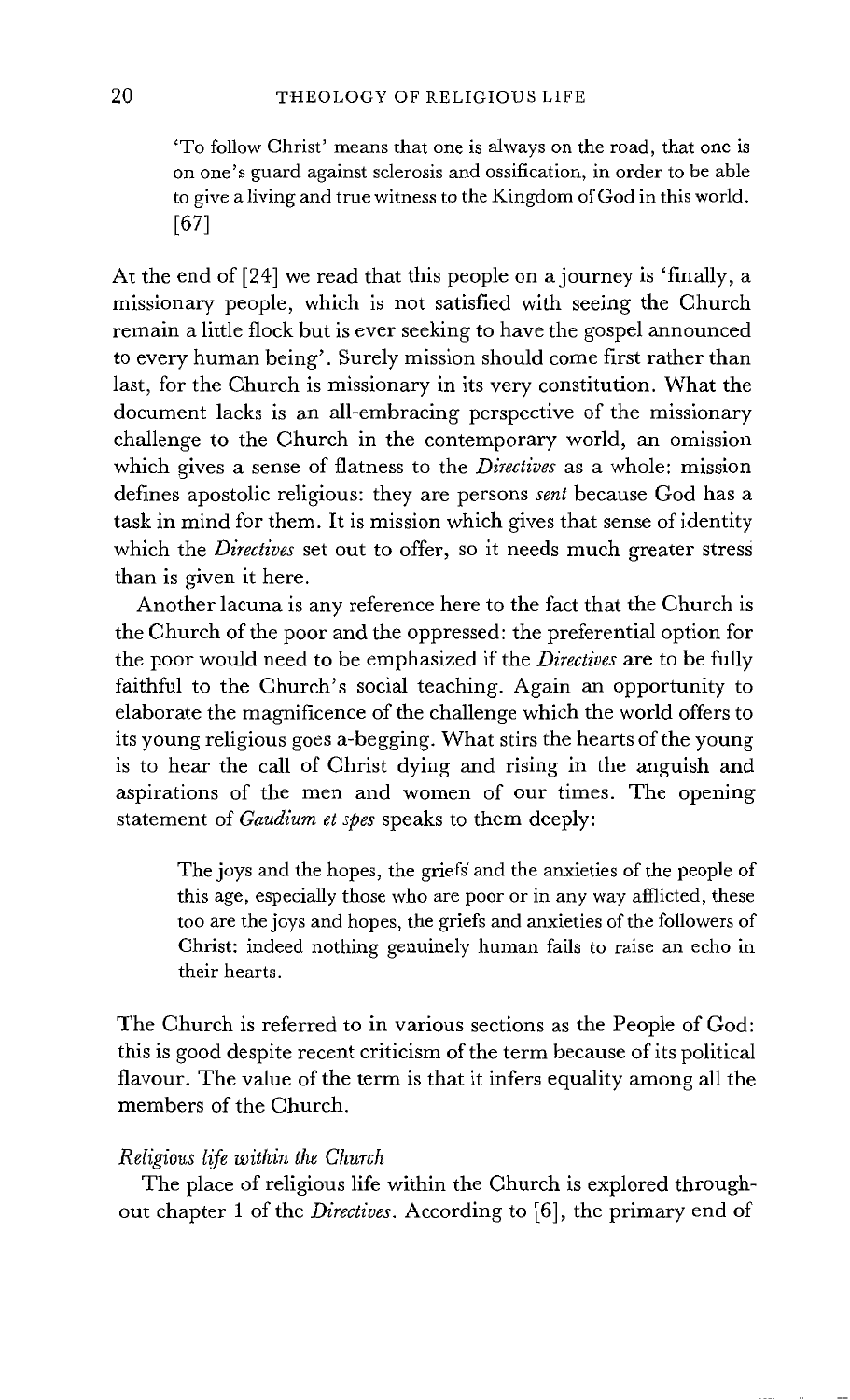formation is to permit young religious firstly to discover and later to assimilate 'that in which religious identity consists. Only under these conditions will the person dedicated to God be inserted into the world as a significant, effective and faithful witness.'

Within a chain of quotations religious life is described as,

a stable form of living by which faithful, following Christ more closely under the action of the Holy spirit, are totally dedicated to God who is loved most of all, so that having dedicated themselves to his honour, the upbuilding of the Church and the salvation of the world by a new and special title, they strive for the perfection of charity in service to the Kingdom of God and, having become an outstanding sign in the Church, they may foretell the heavenly glory. [7]

Religious are called to four great fidelities:

Fidelity to Christ and the Gospel, fidelity to the Church and to its mission in the world, fidelity to religious life and to the charism of one's own Institute, and fidelity to humanity and to our times. [18]

Religious life is associated with the mystery of the Church by a • special bond. It pertains to its life and holiness. It is a special way of participating in the sacramental nature of the people of God. One's complete gift to God unites the religious to the Church and her mystery in a special way, and urges such a one to work with undivided dedication for the good of the entire body. [21]

### *Participative*

What models of religious life are operating in the *Directives?* From the emphasis on communion referred to above in relation to the Church we can gather that the basic model is a participative one: the *raison d'etre* of religious life comes from God rather than from human authority. Religious life is 'a gift of God which the Church has received from her Lord and which by his grace she always safeguards' [1] and [8]. But in [23] we find the *hierarchy* described as the source and foundation of the unity both of faith and of communion. It appears that the hierarchical model of the Church is here overshadowing the model of communion. Surely in a broader perspective, *God* is the source and foundation of communion, and it is the role of the hierarchy to serve and maintain this communion?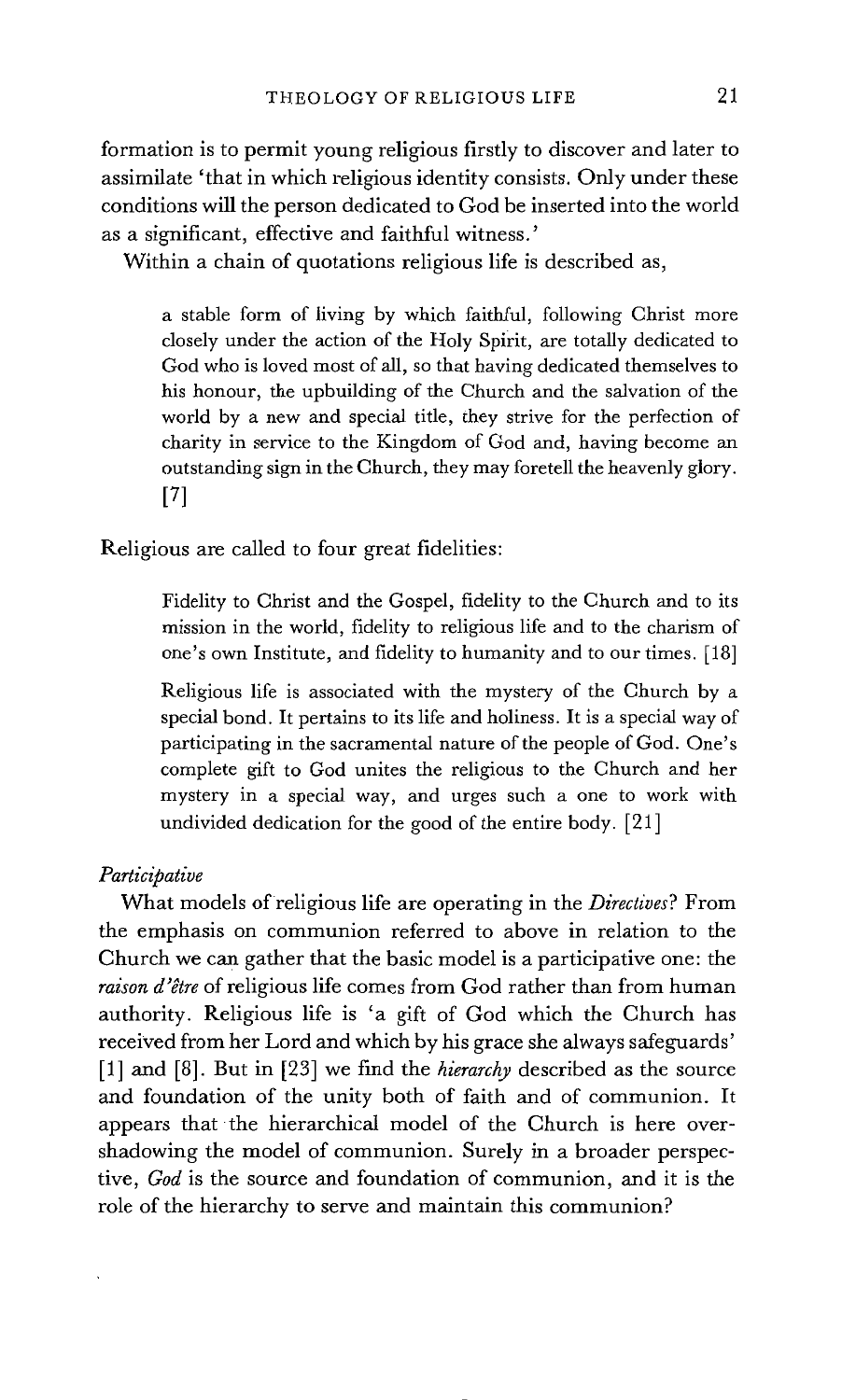# *A more perfect way?*

The *Directives* happily avoid any hint that religious are to be a model of Christian life; the important thing is not that they should be imitated but that they should be one sign among others of the Kingdom of God. Does, however, a hint remain that religious life is superior to other states of life in the Church? It seems so. In [21] quoted above the word 'special' is used of religious life in three consecutive sentences, and occurs elsewhere. It is a vague term whose meaning is not explicated. Again, the word 'consecration' occurs throughout and its theological presuppositions need examination.

Here we are touching on a critical issue: one of the deepest and most persistent needs of young religious is to be given an adequate answer to their question 'What is different about religious life?' Since the stated goal of the *Directives* is to elucidate for candidates their religious identity [6], the document needed to address this issue by relating religious life to other forms of the Christian life. If the Church is truly a communion, no part of it can be understood in isolation from the totality. But the task of integrating religious life into the complex organic dynamism of the Church is not tackled in the *Directives* and the failure to do so leads to distortion. The writers would have done better to work out from the common Christian vocation to holiness and to situate religious life within that context. If religious are special, and they are, so too are married and single people and diocesan priests. If religious are consecrated, so too are all Christians, by Baptism. Discussion with lay people makes me acutely aware of the tendency in writings by religious to steal the high ground and to usurp certain terms for their own exclusive use. From a lay viewpoint this raises critical questions regarding their underlying theological presuppositions. Jesus's prayer, 'Consecrate them in the truth' (Jn 17,17) refers, for instance, not only to religious but to all his followers as being consecrated to his mission. Consecration and mission are inseparable, and both are dynamic rather than static modes of life. In a dualistic theology, consecration emphasizes the sense of separation, and that meaning has long been incorporated into the theology of religious life.

> We became signs and symbols by our way of life, which often incorporated archaic and meaningless practices, our manner of dress and behaviour and our enclosures. We were to bear eschatological witness in these ways and our ministerial endeavours were perceived to be secondary. 3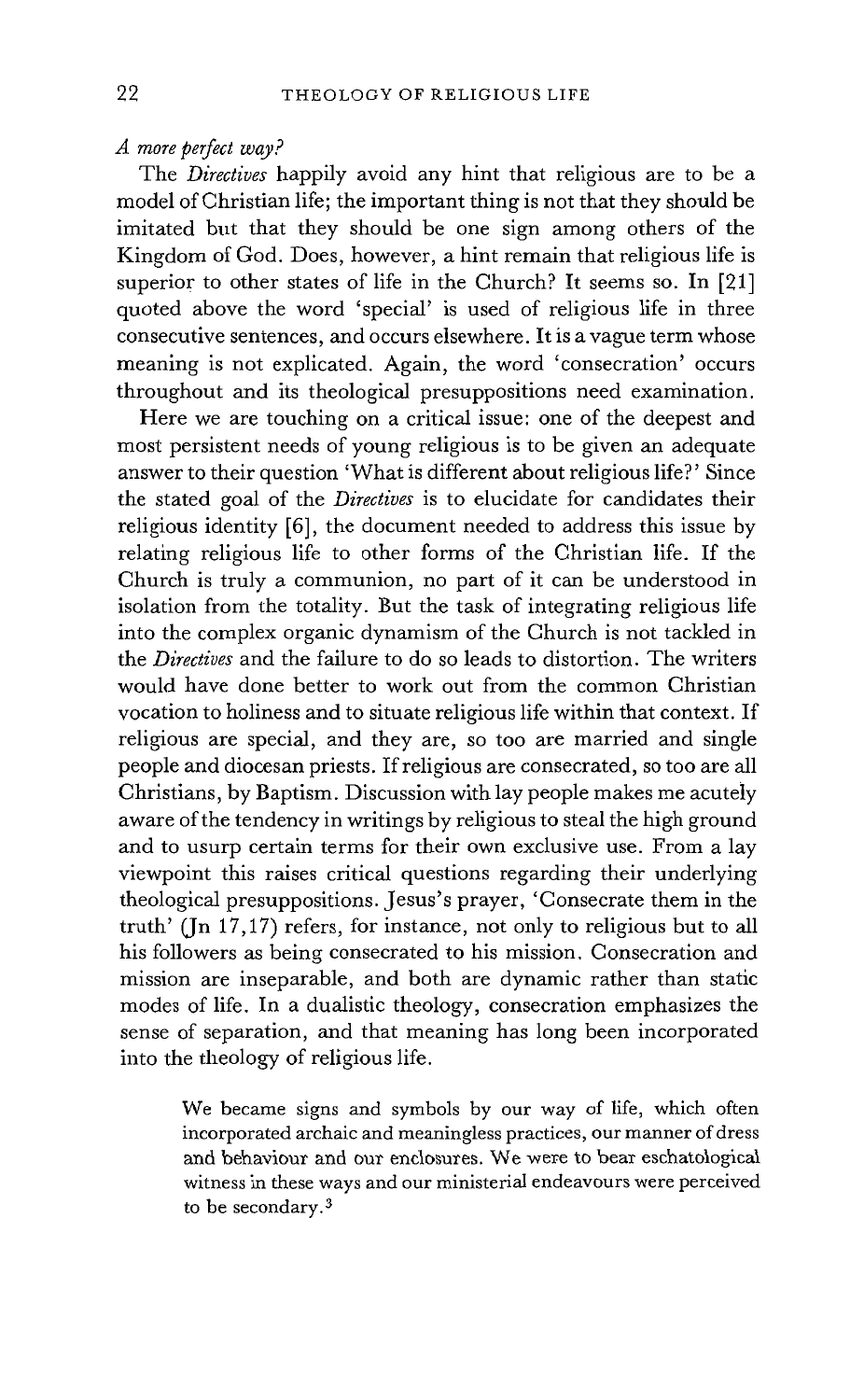A central stress in *Christifideles laici* is that consecration is for mission and that all Christians are consecrated for the mission of Christ in the world. We accept that in the Eucharist bread and wine are consecrated: do lay people sense that they, who receive what is consecrated and is now Christ himself, are also consecrated? My experience in asking them is that they would not apply the term consecrated to themselves. The verb consecrate means literally 'to set aside for or dedicate to God'. Jesus is set aside or dedicated fully to his Father: I sense that many religious would affirm this to be true of themselves, which is good, and that very few lay people would sense it of themselves, which is bad, because it is false.

A little anecdote will serve to illustrate this point. In a remote Irish village a man had the joy of attending his daughter's final profession. He met a neighbour in the pub that night and proudly proclaimed that his daughter was now consecrated to God. The neighbour queried the meaning of the term, so he thought for a moment and said,

Well, if a lay person fell into a hole you'd pull them out with your hand: but if a consecrated person fell in, you'd have to use a shovel. I mean, you couldn't *touch* them because they're consecrated!

The document does little to overcome this view of reality.<sup>4</sup>

#### *The vowed life*

The tendency to reserve the term 'vowed' for religious likewise does little to dispel the erroneous view that there are degrees of citizenship in the Kingdom of God. Religious certainly live a vowed life but are not alone in doing so: married people live a vowed life also, as do hermits, consecrated virgins, members of secular institutes, etc. A married woman pointed out to me,

Vows consecrate married people just as much as they consecrate religious. Marriage vows are not lesser vows than religious ones, but the impression you religious give is that the religious vows are the honours course-that is, until you want to be released from your vows! And you have a vehicle for doing this: laicization. But for married people who take seriously the vows which they make before God, there is no release until the death of the other partner, no matter what suffering is entailed. This makes our marriage vows very sacred indeed. I believe that the vows I took had God as a third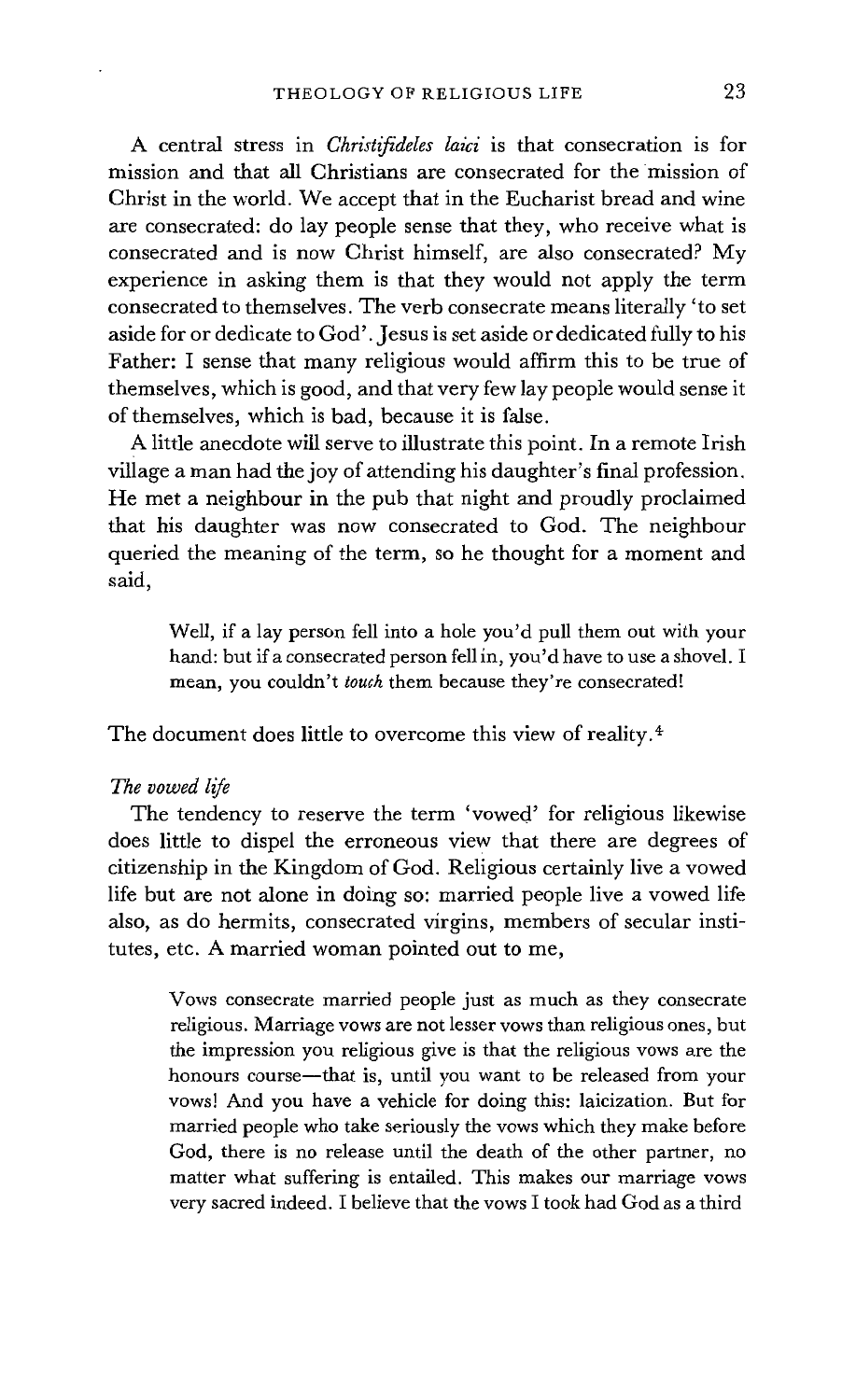party to them and so, even ifI were to be separated, there could be no question of entering a new marriage.

The point here in regard to the *Directives* is that by failing to situate religious life within the full context of Christian life, they distort the reality. Much that is said of religious life in the document could also be said of the lay life and of the diocesan priesthood, but the links are not made. Prior to Vatican II, priesthood and religious life were seen as sacred, over against lay life which was seen as profane. The recent document on the laity notes that in responding to the question 'Who are the lay faithful?<sup>5</sup> the council went beyond previous interpretations which were predominantly negative and opened itself to a decidedly positive vision by asserting the full belonging of the lay faithful to the Church and to its mystery. At the same time it insisted on the unique character of their vocation. They too then are special. One of the central insights of Vatican II was the acknowledgement that all Christians are called to the same holiness: all are special, all are chosen, all are sacred. There are differing modes of sacrality, and these need to be articulated without falling into the trap of making one out to be Superior to the other. Religious vows are sacred: the bonds of marriage are sacred. The two states are distinct from one another and of equal value because God makes them so. It is God who calls a person to one mode of life or another.

#### *Fine lines*

There is then a fine line to be followed between overstating the distinctiveness of religious life and denying on the other hand any specific quality to it. We must not lose our nerve and reduce religious life to nothing: neither must we overstress its differences from the lay or married state. Terminology which carries a whiff of a 'holier than thou' mentality must be eliminated. That we are becoming less sure and less dogmatic about the differences between states of life is a good thing and shows proper reverence for the mystery within which God enfolds us all. We share a common humanity: one goal is set by God for us all: we are to make our way towards the eschatological community of love by slightly different paths, but in essence the meaning of our lives is the same, and we must not lose sight of one another on our common journey. The Church's mission is a single one and God engages a diversity of forms of life to achieve it, and gives a special grace to each state. In the words of *Christifideles laid:* 

> All the states of life . . . are at the service of the Church's growth. While different in expression they are deeply united in the Church's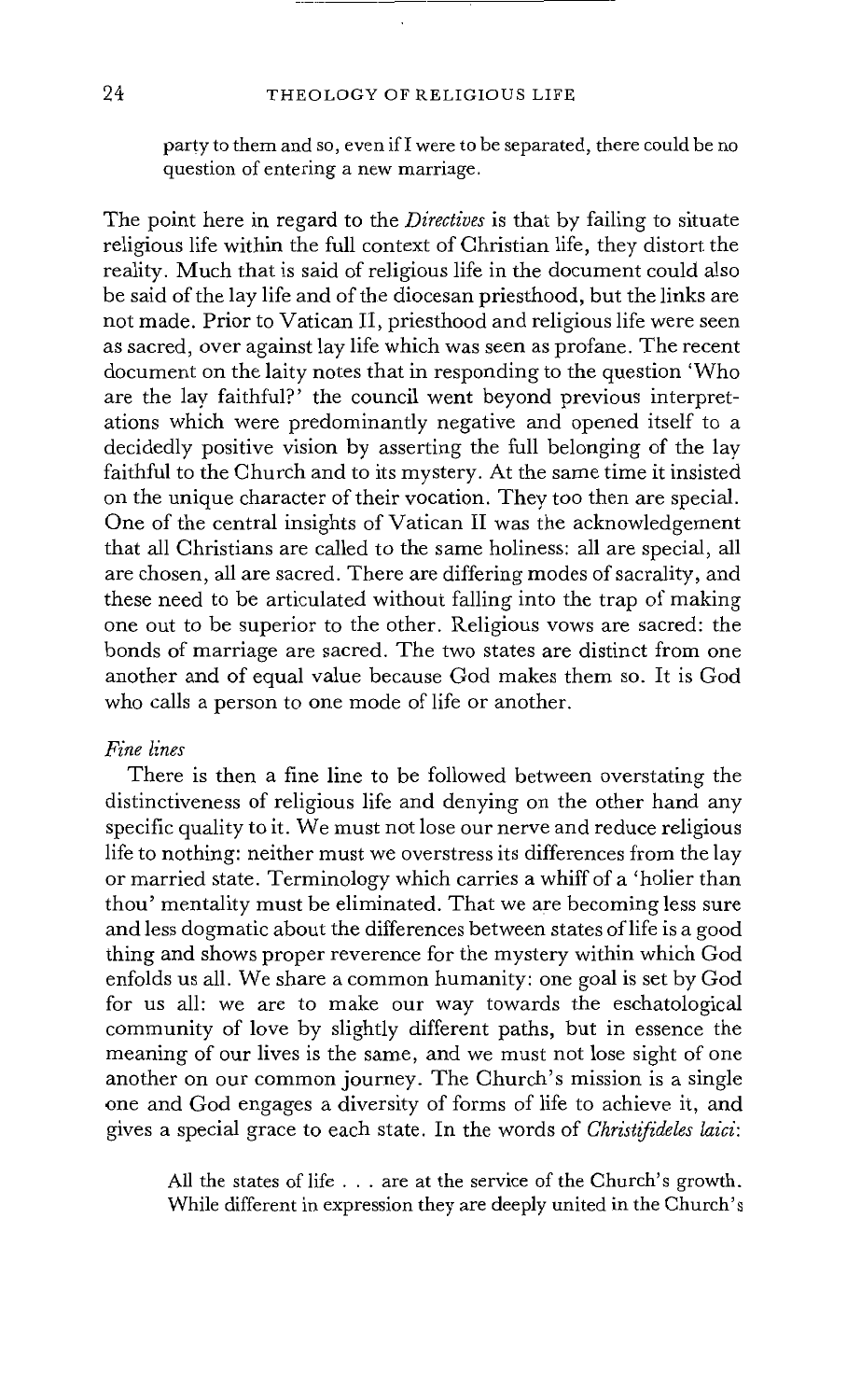mystery of communion and are dynamically coordinated in its unique mission. [55]

# *Why religious life?*

Why does God call people to religious life? For the good of the world: because it is easy for humanity to lose sight of God, it needs living reminders of God. The starkness of the struggle to live out the vows of poverty, chastity and obedience, and perhaps especially celibacy, can remind the world of God by showing that some people believe God is all important and can satisfy all the longings of the human heart. Religious life is thus an explicit and public acknowledgement of God in Christ and provides an ampler manifestation of the baptismal consecration of all Christians. Religious life is a very direct intending of the absolute; it is an investment of a whole life in the belief that God is simply first. It is a stepping out of line from one's companions in a radical and dramatic way, so that one becomes a marginal counter-witness to the prevailing values of our world. It is God who chooses people for this task of jolting an unheeding people into an awareness of God. Herein lies the prophetic quality of religious life, which is inadequately exploited in the *Directives.* 5 This is a distinctive contribution to the good of the world. The married life makes a specific contribution of its own, also for the good of the world, and has the glory of revealing the relationship of Christ to his Church to those who wish to notice. Religious community and Christian family life, well lived, both mirror in distinct ways the final community of love. Thus in their differing modes both religious life and marriage unveil God and point to God: to a world which resists God so steadily, each in a specific way reveals God's primacy.

# *Identity*

There is a search for identity which is not peculiar to religious. Everyone who tries to live a life committed to God must deal with the constant changes brought about by that living. The differing demands and chances of life, suffering and loving and the process of aging, require a modification of one's sense of identity. Interaction with others will bring about change. Dialogue between lay people and religious reveals often a convergence of experience in which differences are diminished and any false sense of superiority vanishes. Both groups become humbly appreciative of the mystery which the other is trying to live out despite failure and inadequacy.

Only at the end will it be clear who has lived out their grace most fully. In a sense, both religious and married life are what each person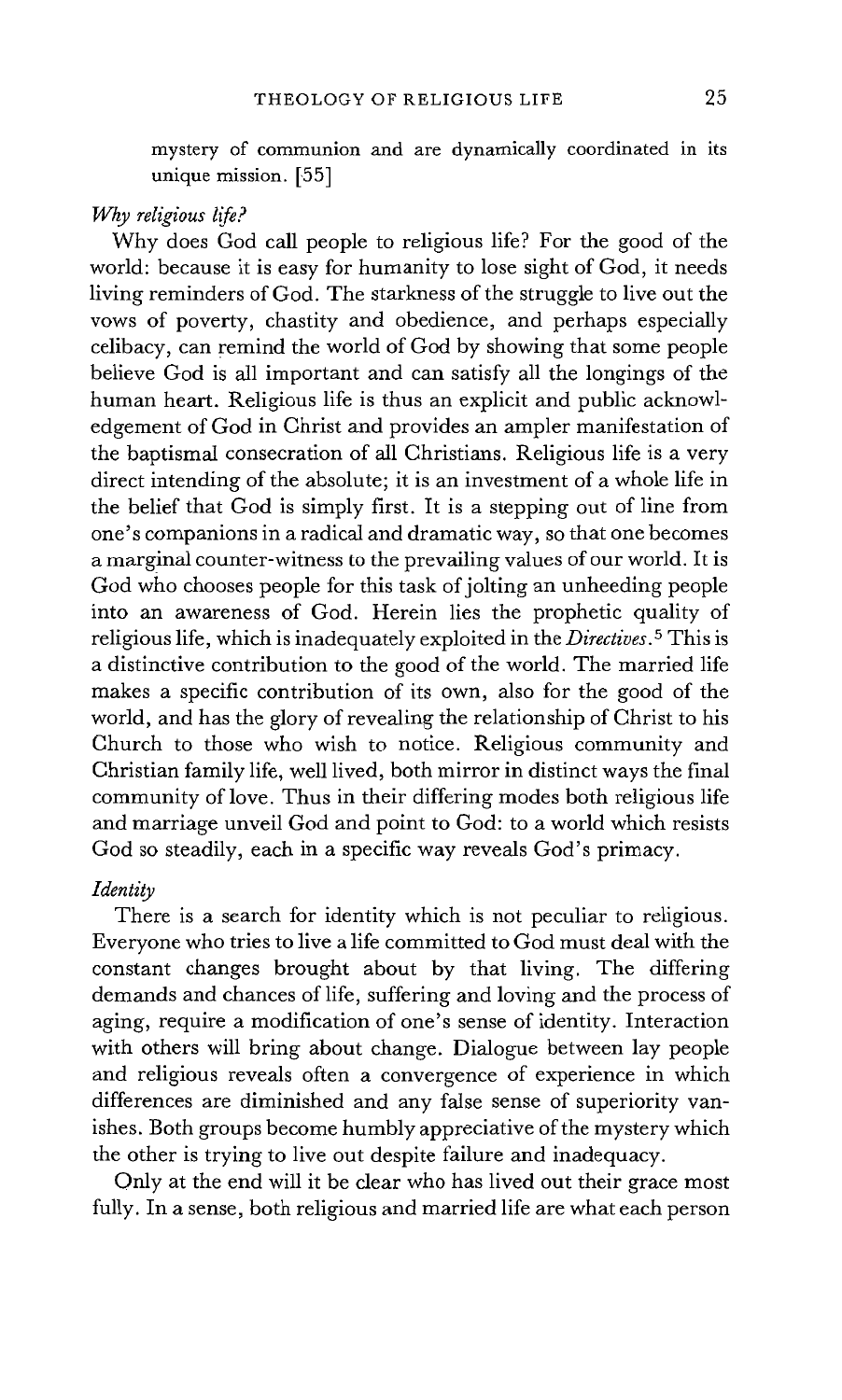makes of them. The common challenge is to see all things with God's own vision, and to love universally with God's own love. Either way of life requires not less than everything, but on the other hand, all that is needed is given.

# *Experts in community*

Are religious experts in community, as [24] suggests? The term is unfortunate, and may be due to bad translation. Better to say that religious are experienced *(experti)* in community, and should be dedicated to its formation in the world; we must not overemphasize their contribution, because many lay groups show an equal commitment to this task, the energy for which they derive from the Holy Spirit who is the true architect of all communion.

To build community is a magnificent challenge for religious, but how are they to do it? The *Directives* say that the challenge is answered,

through the profession of the evangelical counsels, which free the fervour of charity from every impediment and cause religious to become a prophetic sign of an intimate communion with God loved above all else; it is also effected through the daily experience of communion of life, prayer and apostolate, essential and distinctive constituents of their form of consecrated life, which makes them a sign of fraternal communion. [25]

#### *Communities for apostolic discernment*

Surely we can go further, by expanding the brief comment in [24] about the need to develop among religious a manner of thinking not only with, but within the Church. What is in question here is the development of apostolic discernment in common, where a whole group engages its resources together in searching for the will of God. Religious are to be listening posts: listening to God as God speaks in scripture and in the depth of each person's heart in personal prayer; listening to the cry of God's poor, and listening to one another as each struggles to articulate what needs to be done or what direction is to be taken. Communities thus engaged are involved in a group form of the monastic *lectio divina:* they read the signs of the times and the scriptures together *(lectio);* they debate and ruminate over the significance of the data they have gathered *(meditatio);* they ask God for the grace to hear God's voice *(oratio);* in an attitude of contemplation they await God's touch which is experienced as consolation *(contemplatio);* finally, because they are apostolic, they move to decision and implementation *(missio).*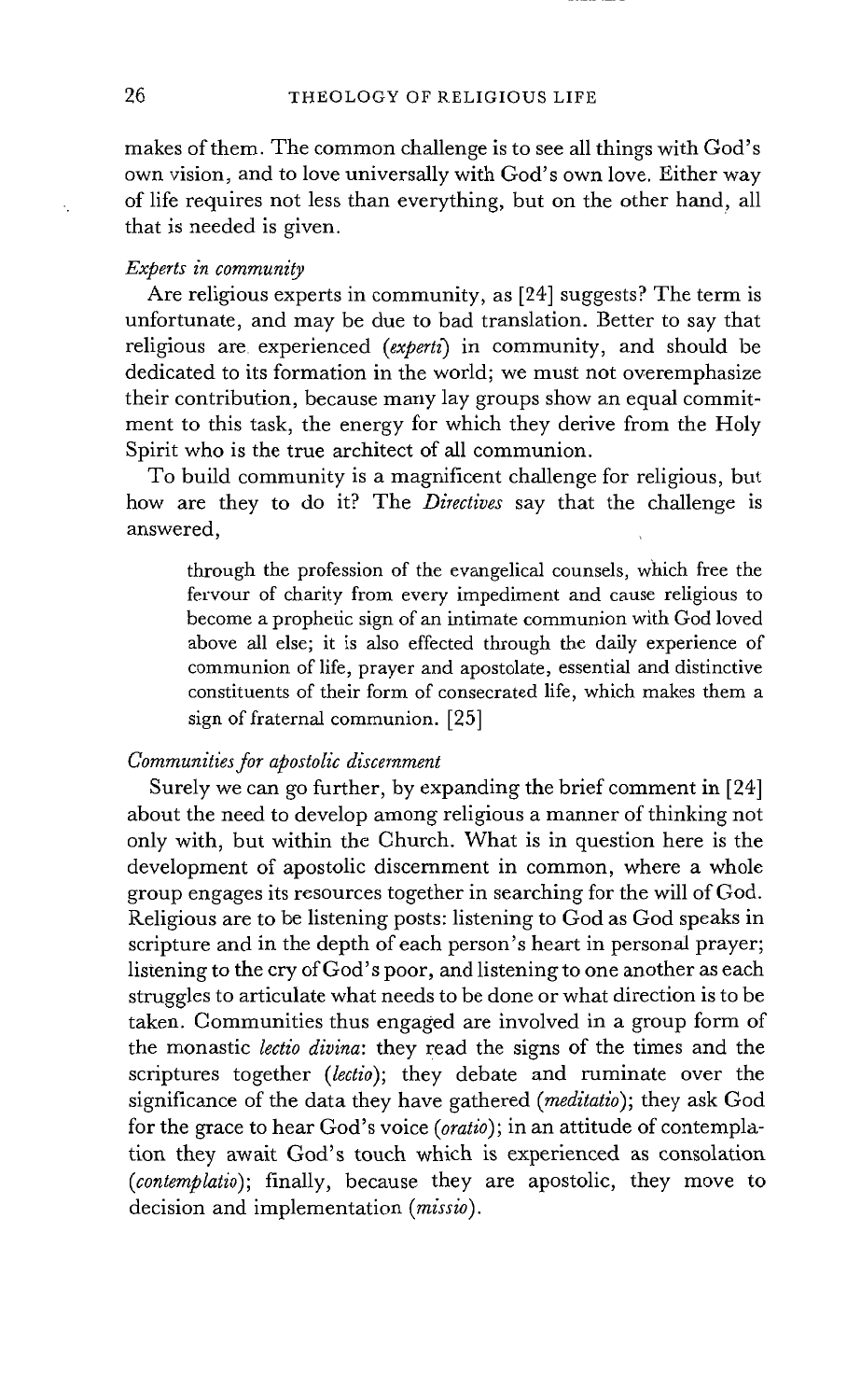It is, I suggest, in this way that religious can become 'experts in communion' and 'witnesses and architects' of the plan of God. For the whole point of the labour of communal discernment is to move the group into harmony with God's designs for our world. Insofar as tomorrow's religious are formed to engage in communal discernment they have a gift to offer the Church, for the entire people of God as a communion of laity, religious, clergy and hierarchy are all called to have the same contemplative gaze and the same listening ear as we have described above.

# *Conclusions*

If the theology behind *Perfectae caritatis* is unsatisfactory, and if a theologian of the eminence of Hans Urs von Balthasar runs into difficulty in reworking the theology of religious life, then we must grant the inherent difficulty in the task. 6 1 have throughout queried the starting point of the authors of the *Directives: the* medieval scholastics were right in noting that the goal determines the means, and that what is needed then as a point of departure for the document is a cosmic vision of the destiny of humanity: then would come a sketch of the grandeur of the mission of Jesus and of the Holy Spirit. There would follow an elaboration of the entrusting of this universal mission of salvation to the Christian community, and an outlining of the specific tasks entrusted to different groups—lay persons, religious, clergy, etc.mwithin the overall and common mission. *Gaudium et spes* traces the outline of such a theology; *Christifideles Iaici* brings it forward helped by the articulation of the Church as communion by the 1985 Synod. The building blocks are there and good writings abound with which to elaborate a vision of religious life worthy of God, and worthy of total commitment by the young people of tomorrow.

#### **NOTES**

*a Christifideles laid,* 1988, n.20.

*2 Religious and human promotion,* 1980, n.24.

4 Foley, Nadin, O.P. : 'The nature and future of religious life', *Religious life review,* March/ April 1990, Vol 29, p 74.

4 It is refreshing to see a psychiatrist use the term 'consecrated' in reference to ordinary persons who try to live discerningly: 'Consecration is the bridge between reformation and transformation, the integrating choice that assents to God's homeward call. It is impossible to say when consecration actually begins .... A llfe lived . . . in trying to bring all one's faculties into harmony with God's transforming grace, is consecration in practice.' May, Gerald G.: *Addiction andgrace* (San Francisco, 1988), pp 162-63.